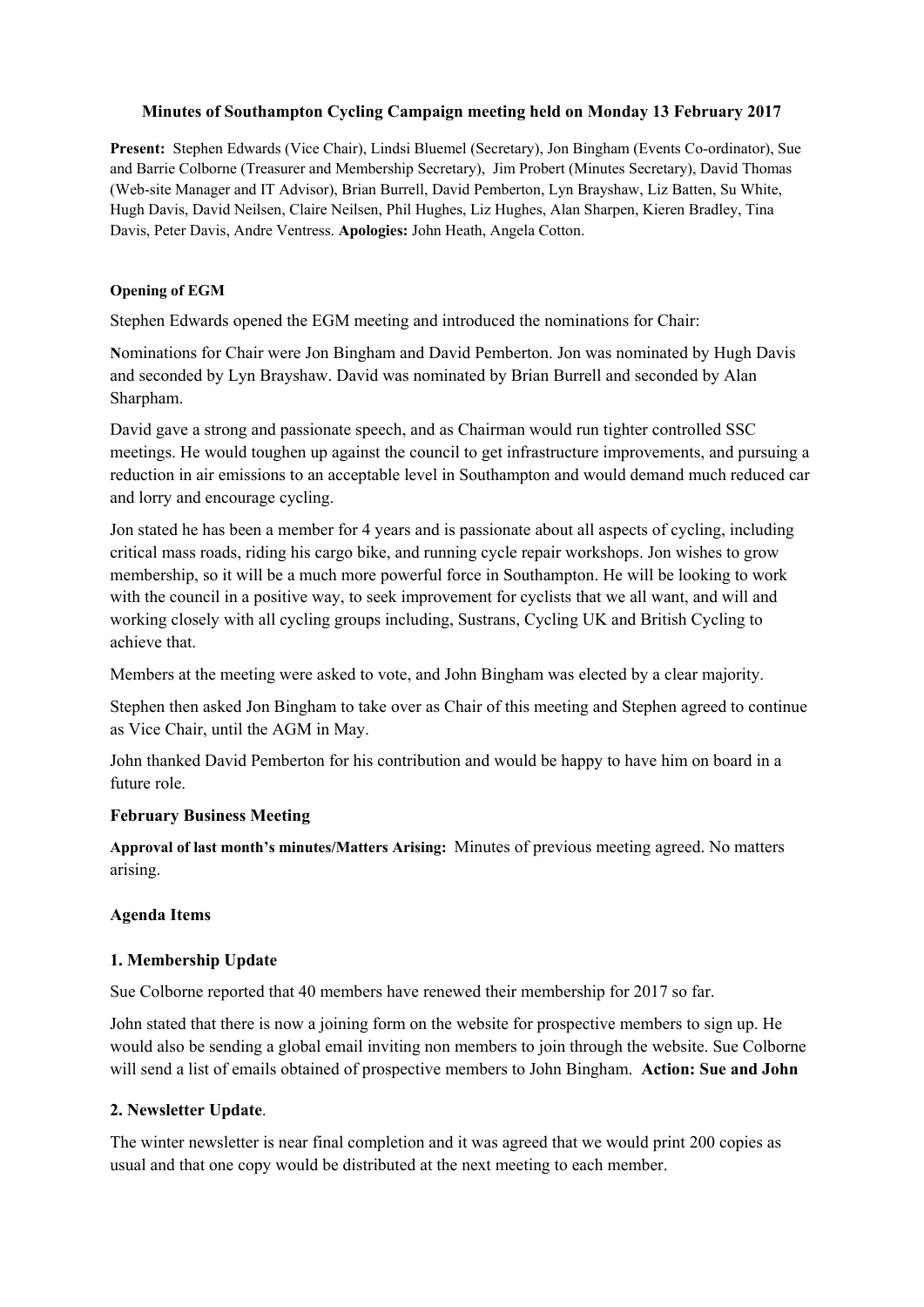# **3. Plans + Timetable for the Campaign's future organisation (inc AGM)**

Members were invited to submit ideas for the campaign's future organisation and objectives to Jon Bingham (jonbingham1970@gmail.com). The working group will aim to draft an updated constitution, mission statement, a list of priorities for the next 12 months and the posts that we will need to fill in future, ready for discussion at the April meeting. Revised or final proposals will be put to the AGM in May. **Action: All** 

### **4. Cycle Route 2 to Nursling - final feedback to Dale**

Hugh Davis has produced a blog showing both the open cycle map route and alternative route through Millbrook, suggested by Jim Probert and John Heath from the City Centre to Nursling. Hugh's comprehensive report was accepted at the meeting. Both routes have to cross busy roads and the current cycle infrastructure for crossing of Brownhill Way on the open cycle map route and Tebourba Way/Winchester Road crossing need upgrading. So the report was unable to recommend \*either\* of the routes as really suitable, but either would be adequate (and the alternative preferred) if we could cure either the Romsey Road crossing of Winchester Road/Tebourba Way or the Cycle lane crossing of Brownhill Way, at Adanac Roundabout.

Stephen Edwards to email our conclusions to Dale Bostock as he was hoping to get the route signed

**Action: Stephen** 

### **5. Second Avenue Cycle path**

It was agreed that the Second Avenue cycle path was a successful outcome after all the input by SCC members, in preventing it being transferred to the pavement. The recently installed flashing light warning drivers of cyclists crossing Allington Lane was also part of SCC recommendations.

Letter to be sent to the Echo praising the successful improvements made to Second Avenue, together with further improvements still to be made of this well used cycle route. **Action: John/Lindsi**

# **6. Cycle Strategy Consultation Meeting - campaign reps**

Hugh and Jon to attend a meeting with Southampton CC on Wednesday 22nd February, to discuss the public feedback to the cycle strategy. Hugh to circulate a blog following the meeting. Our feeling is that the strategy needs to have appropriate budgets, a plan for funding bids and clear tie in with the clean air strategy.

#### **7. Redbridge Traffic lights**

The campaign has opposed the removal of Redbridge Crossing as the alternative proposals by the Highways Agency for using the subway are inadequate. There was some debate as to the ownership of the crossing — if Highways England are responsible, any alternative crossing has to be to a high national standard. Lyn to write email to Dale with our views. **Action: Lyn**

#### **8. Morris Road,**

Following the change to have a no right turn from Morris Road, cyclists no longer have a safe quiet route from Bedford Place to Central Station. Without a right turn to get to the station, cyclists now choose to ignore no right turn or go on the pavement.

Southampton City Council were planning to make alterations for cyclists, but this has been delayed. We need to deal with this both as a practical issue and as an example of cycling needing to be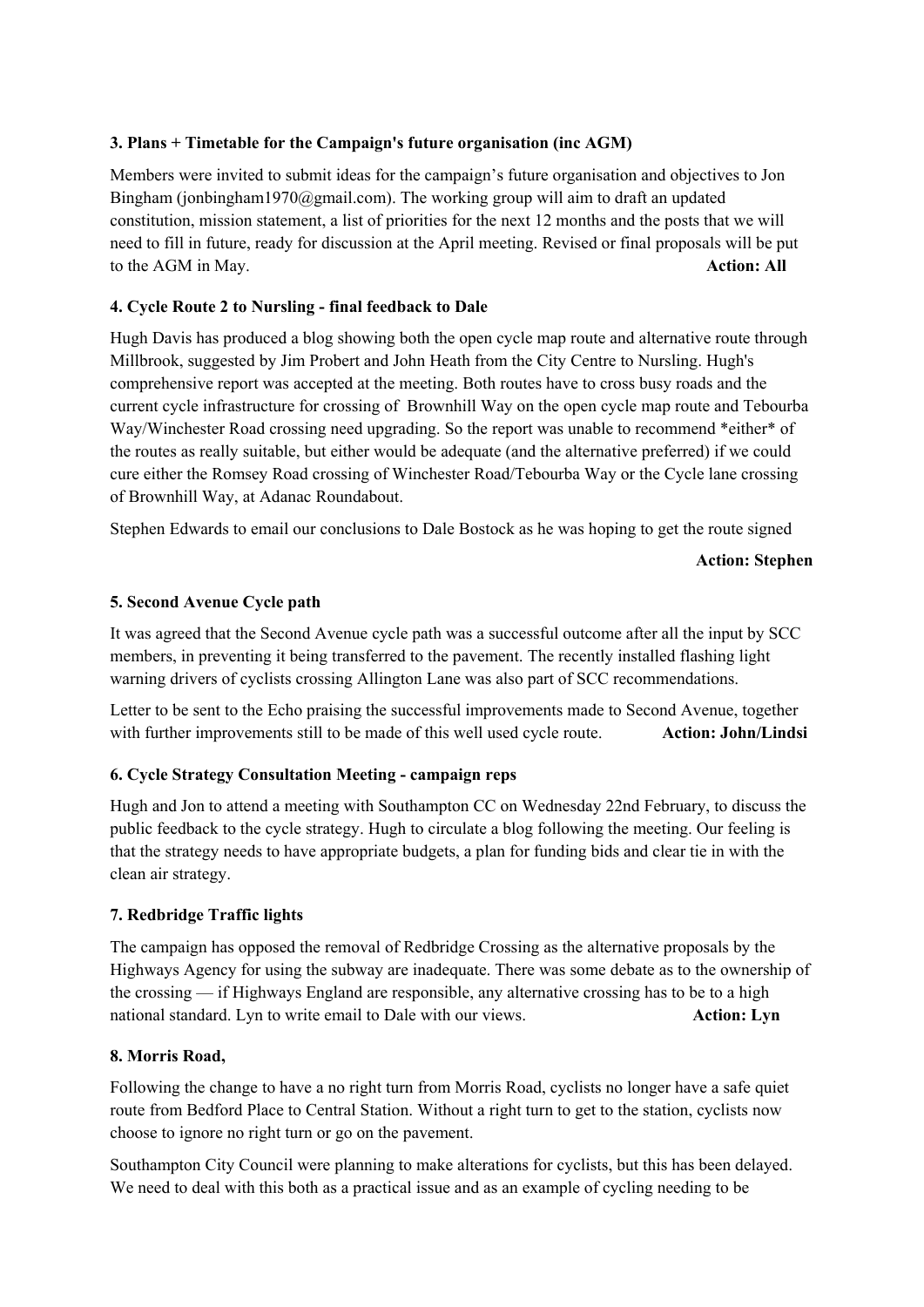considered at the same time as road changes for motorists. To be brought up at the March meeting with the Council about our top 10 priorities.

# **9. Portsmouth Campaign Meeting**

On the 26th January 4 members including Jon attended the Portsmouth meeting. Of the many topics discussed, a presentation was given about all the improvements made for cyclists in Leicester City. Leicester City has an elected Mayor, Sir Peter Soulsby, and he is using his strong mandate and the discovery of Richard III's remains to reverse decades of car-centric planning in this medieval city. There is a new Richard-themed walking route linking many of Leicester's medieval buildings, some of which had been obscured by multi-lane highways since the 1960s but, thanks to road remodelling, are now accessible again. Over the last 10 years, Leicester's new breed of town planners have been slowly reclaiming the city for pedestrians and cyclists. Closer working with Portsmouth in future would be good.

# **10. Cobden Bridge/Bitterne Triangle improvement proposals**

Lindsi and David had a site visit with Dale and Balfour Beattie to look at possible improvements to Bitterne Triangle, with funding available to make necessary improvements to the public realm. But no concrete ideas of the best solution to improve this junction have been identified. Liz and Lindsi observed the traffic using this complex junction, and how vehicles block the junction when lights change. Liz's ideas include stopping the traffic further back so stationery traffic does not block the junctions, improving the traffic light phasing, and enabling pedestrians and cyclist to get safely from one side to the shops on the other side. Other suggestions made included a bike lane down the centre of the junction to help cyclists turning right and limit right turns for motor vehicles. Also, let's improve access for cyclists entering and leaving river side park so they are not made to wait at lights.

Lindsi and Liz to attend a meeting with residents to look at improving the public realm of the junction on 14th February at the Butchers Hook at 7:30pm. Following the meeting, Lindsi to draw up a plan and circulate to SCC members. **Action: Lindsi**

# **11. West Quay**

Following the development of West Quay, we have lost the Sustrans cycle path from Harbour Parade to Castle Way and the Bargate. As no alternative routes were provided by the developers, cyclists are trying to find a route through this complex. But Security Guards are stopping cyclists taking a route through. Jon Bingham has talked to Andy, head of security, about this issue but he was insisting that cyclists should not go through the site. SCC to have a working group to follow this up and talk to the Echo, and Mark Bradbury, the chief developer of West Quay. **Action: Jon** 

# **12. Northlands Road/Archers Road**

It was reported that there is a new cycle crossing at the Junction of Northlands Road and Archers Road. It was pointed out that it has been there for sometime and that this should be used as a model as a possible solution for Morris Road.

# **13. Sandro's Inquest.**

Alessandro Filipik known as Sandro, was in collision with a lorry outside Solent University in May 2016. Evidence will be given at Winchester Crown Court on 27th February 2017.

Liz reported that Bargate Ward is the worst for accidents with pedestrians and cyclists, and was very upset following Sandro' s death, and would be campaigning for a traffic free zone within the City Walls and Shopping Centre.